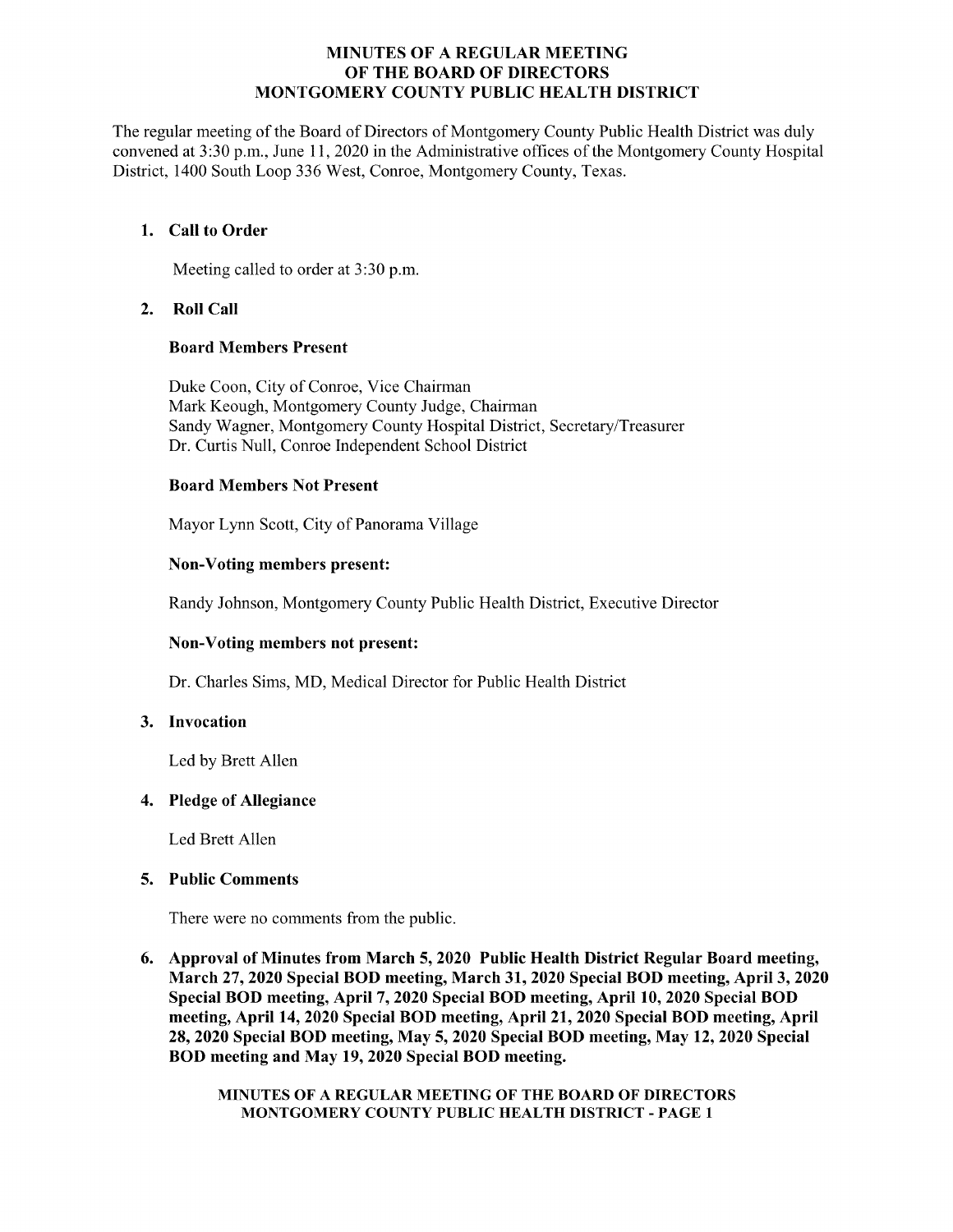Mr. Coon made a motion to approve the minutes Approval of Minutes from March 5, 2020 Public Health District Regular Board meeting, March 27, 2020 Special BOD meeting, March 31, 2020 Special BOD meeting, April 3, 2020 Special BOD meeting, April 7, 2020 Special BOD meeting, April 10, 2020 Special BOD meeting, April 14, 2020 Special BOD meeting, April 21, 2020 Special BOD meeting, April 28, 2020 Special BOD meeting, May 5, 2020 Special BOD meeting, May 12, 2020 Special BOD meeting and May 19, 2020 Special BOD meeting. Mrs. Wagner offered a second and motion passed.

# 7. Presentation: Community Paramedicine Activities to support COVID-19 response. Morgan Clark, Nivea Wheat, Sergio Borrego, Eric Weaver – Community Paramedicine) attached)

Morgan Clark with Community Paramedicine gave a presentation to the board on Community Paramedicine Activities to support COVID-19 response.

## 8. Consider and act on the purchase of 250 reusable isolation gowns for COVID-19 testing and patient care. (Melissa Miller, COO – MCHD)

Ms. Ashley Presswood presented the reusable gowns to the board.

Mrs. Wagner made a motion to consider and act on the purchase of 250 reusable gowns for COVID-19 response. Dr. Null offered a second and motion passed unanimously.

# 9. Report on activities related to Public Health, Epidemiology and Emergency Preparedness. Alicia Williams, Public Health Director - MCPHD)

Mrs. Alicia Williams, Public Health Director presented a report to the board.

# 10. Report on activities related to Medicaid 1115 Waiver Project. (Emily Gordon, Public Health Coordinator)

Ms. Emily Gordon, Public Health Coordinator presented a report to the board.

# 11. Consider and act on Amendment three to the Interlocal between MCHD and MCPHD. Melissa Miller, COO – MCHD)

Dr. Null made a motion to consider and act on Amendment Three to the Interlocal between MCHD and MCPHD. Mr. Coon offered a second and motion passed unanimously.

# 12. Consider and act on revisions to Exhibit A of the Community Paramedicine Interlocal agreement. (Melissa Miller, COO – MCHD)

Mr. Coon made a motion to consider and act on revisions to Exhibit A of the Community Paramedicine Interlocal agreement. Mrs. Wagner offered a second and motion passed unanimously.

#### 13. Receive and approve financial report regarding District's operations. (Brett Allen, CFO – MCHD)

Mr. Brett Allen, CFO presented the financials to the board.

#### NOTICE OF A REGULAR MEETING OF THE BOARD OF DIRECTORS MONTGOMERY COUNTY PUBLIC HEALTH DISTRICT - PAGE 2